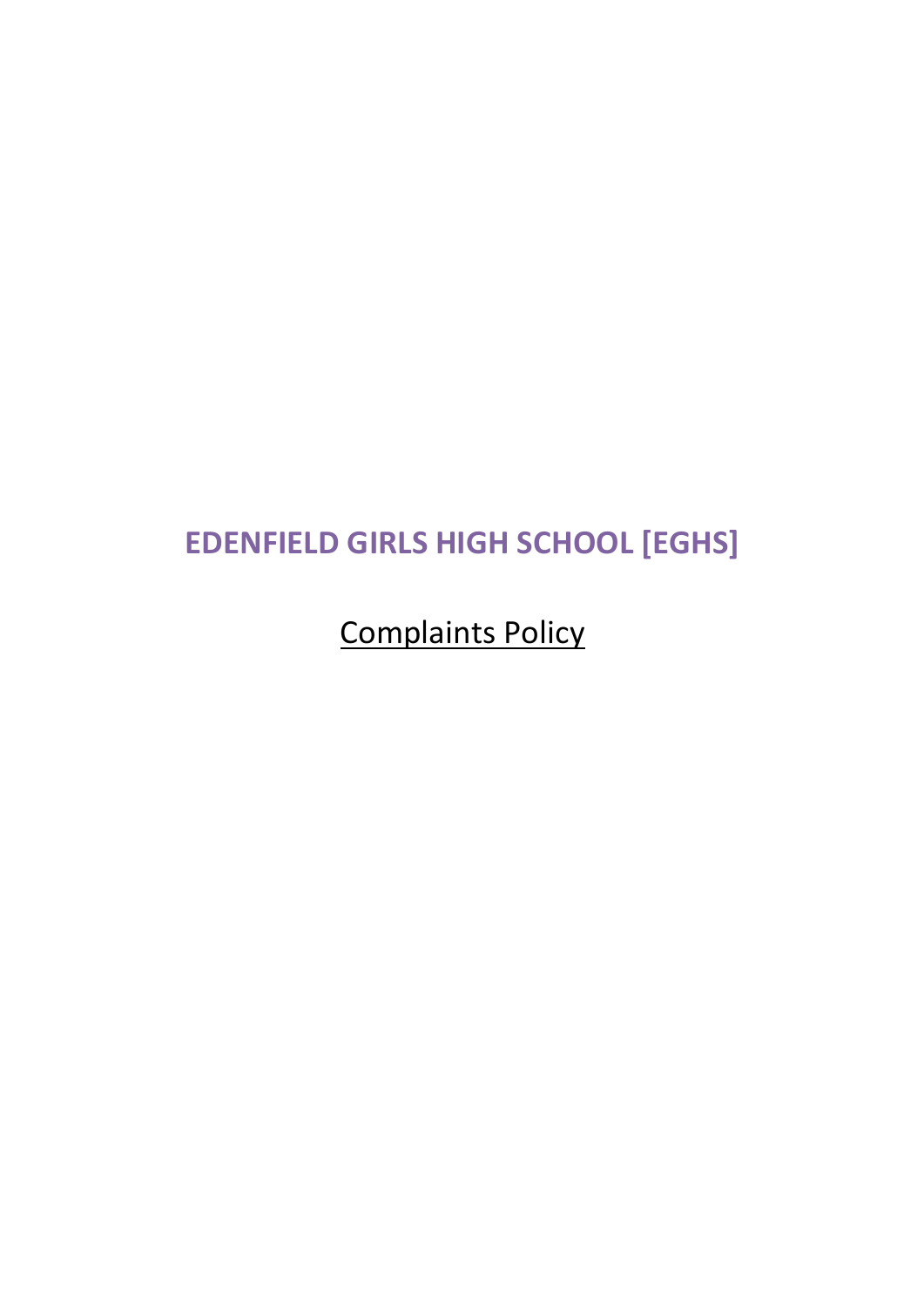## **Policy Statement**

This Policy aims to ensure that:

- Parents/ Guardians know that the Edenfield Girls High School takes complaints seriously and will respond in a courteous and efficient manner;
- An effective procedure for making and adjudicating complaints (including appeals) from parents/ guardians is established;
- Parents/ Guardians wishing to make a complaint know how to do so;
- There is a separate procedure for dealing with parental concerns which fall short of a formal complaint;
- All those involved in handling a complaint make every effort to resolve matters quickly and amicably;
- Response to complaints will be made within a reasonable period of time, and where necessary appropriate action will be taken.

## **Raising concerns informally**

Parents/ guardians are advised to raise their concern initially on an informal basis by contacting the relevant member of staff. This can be done by telephone, email or letter.

In the vast majority of cases, it is anticipated that, initially at least, the relevant member of staff will be the pupil's Form Tutor.

Where parents/guardians do not believe that the matter is suitable for informal resolution or they are not satisfied with the response to the informal complaint, they should inform the Head teacher verbally or in writing.

Parents/ guardians should note that, where the Head Teacher is the subject of the complaint, a separate procedure applies, details of which can be found in paragraphs 4 below.

#### **Investigating Complaints**

As soon as possible after the complaint has been lodged, a senior member of staff appointed by the Head Teacher will contact the parents/ guardian concerned. The purpose of this contact is to make an initial response and to explain how the school intends to investigate the matter, how long the investigation is likely to take and when to except a response. Where in the course of an investigation it becomes clear that this date is likely to be exceeded, the parent/guardian will be informed of a new response date.

At the end of the investigation, the parent/ guardian will be informed in writing of the outcome. This will include the conclusion reached, the reasons for it and any action taken or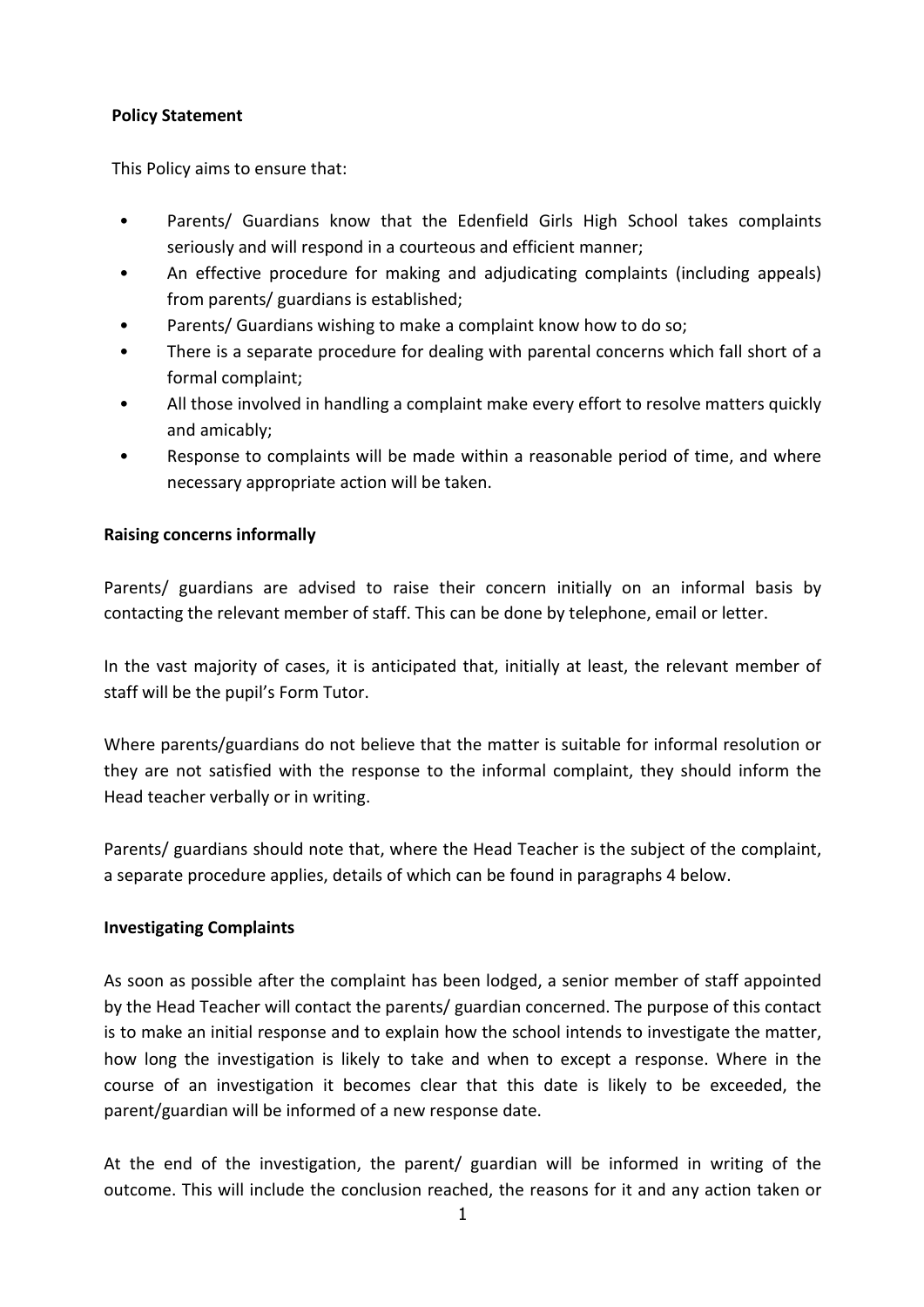## proposed.

It is the school's policy that complaints made by parents/ guardians will not adversely affect their daughter's interests.

The school hopes that a parent/ guardian making a complaint will be satisfied with the outcome. Certainly, it will make every reasonable effort to ensure that each complaint is fully and properly investigated and that the issues raised are considered in a fair and professional manner.

However, where the parents/ guardian are still dissatisfied with the outcome of an investigation or the manner in which the complaint was handled by the school, they should put their complaint in writing to the Chair of the School Governors at the school address, or via email.

## Mr I Ashraf i.ashraf@fountainsofknowledge.com

It is particularly important that the parents/ guardians state as clearly and fully as possible the reasons why they wish a panel to hear a complaint.

Upon receipt of a request for a panel hearing, the chair of Governors will convene a panel to hear the complaint within 10 working days of receiving the complaint.

## **The Panel**

The panel will consist of at least three people. Parents will be notified of the names of the panel members. None of the panel members will have been directly involved either in the matters detailed in the complaint or its investigation and adjudication prior to this point. Further, at least one will be independent of the management and running of the school.

The appeal panel will have access to all relevant documentations.

The parents/guardians will be invited to attend the panel hearing. They will also be invited to produce documentation to be circulated in advance to panel members. In addition, the parents/ guardians will be invited to bring a friend or a relative (should they wish to do so), not a legal representative to the panel hearing. The panel will make the final decision in respect of the complaint.

A copy of any findings and recommendations will be provided to the complainant within five working days from the date of the hearing, and where relevant, the person complained about, and will be available for inspection on the school premises by the proprietor and the Head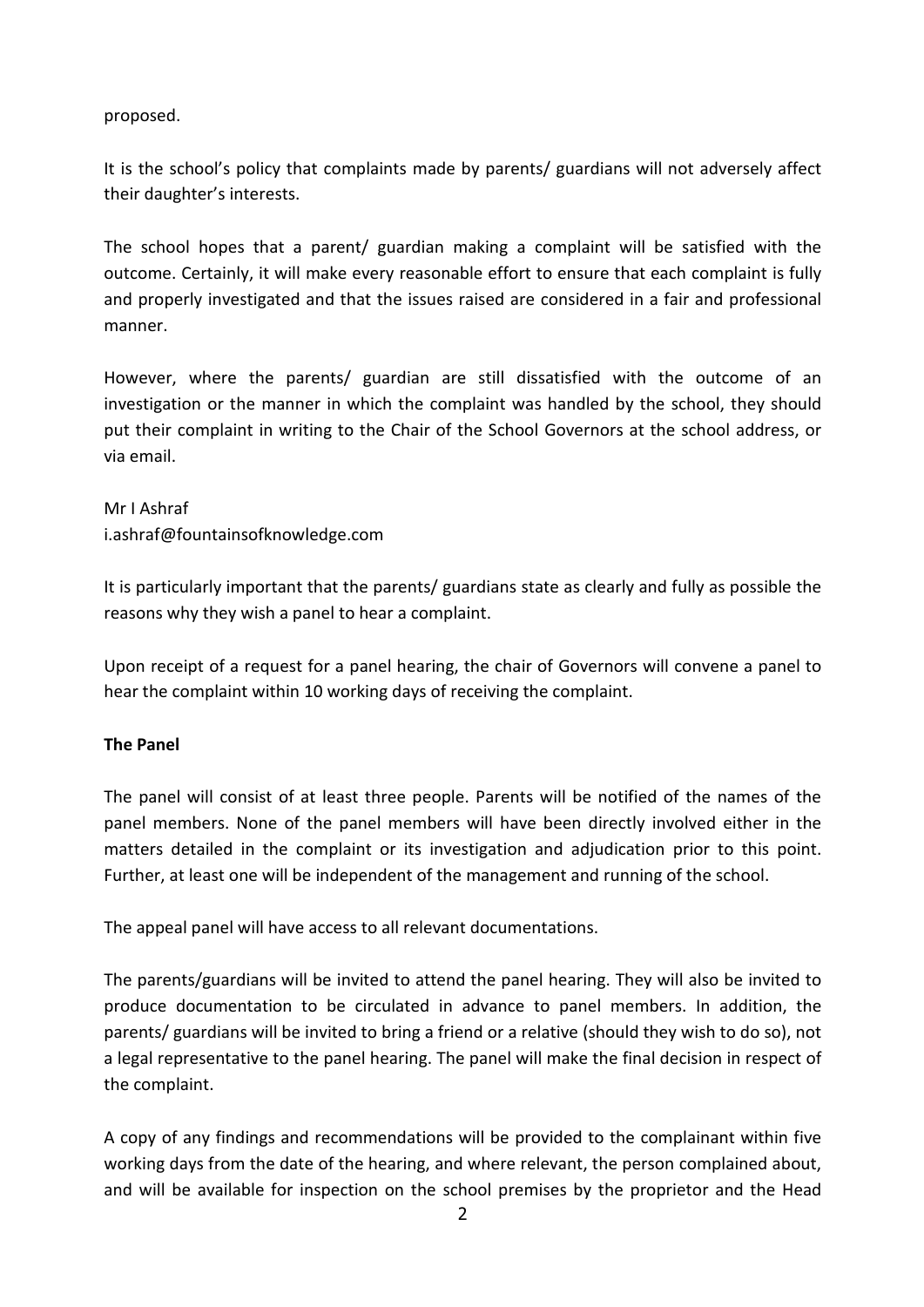Teacher.

## **Complaints against the Head Teacher**

Where the Head Teacher is the subject of the complaint, the matter should be referred directly and in writing to the Chair of the School Governors Mr I Ashraf at the school address. The Chair will then contact the parents/ guardians in order to explain how the complaint will be investigated, how long an investigation is likely to take and when they might expect a final response.

Where the Governors believe that the complaint merits it, they will appoint a person to investigate the complaint and report his/ her findings to them. After considering this report, the Governors will then write to the parents/ guardians within five working days. This letter will include the conclusion reached, the reasons for it and any action taken or proposed.

## **Disciplinary action taken against staff**

It may be the case that, as a result of a complaint made by a parent/guardian, disciplinary action may be taken against a member of staff employed at EGHS.

Where this occurs, any such action will be handled confidentially within school.

#### **Confidentiality**

Subject to the paragraphs below, any complaint or concern, viewpoint, etc. raised by parents/ guardians will be treated as confidential.

Knowledge of the complaint will be restricted to those who, for various reasons, need to know about it. This will include the Head Teacher, the member(s) of staff investigating the complaint and any other member of staff otherwise involved. In addition, there are circumstances where the Governors of EGHS may be informed.

On occasion, however, it may be necessary to in inform third parties of the complaint and, possibly, the identities of those involved. The most obvious example of this is where an investigation suggests that a criminal offence has taken place. In such circumstances, school would cease its investigation and refer the matter to the relevant external agencies.

#### **Written records**

In order to comply with school's obligations under standard 7 33(k) of the Education (Independent School Standards) (England) Regulations 2005 (as amended), a written record